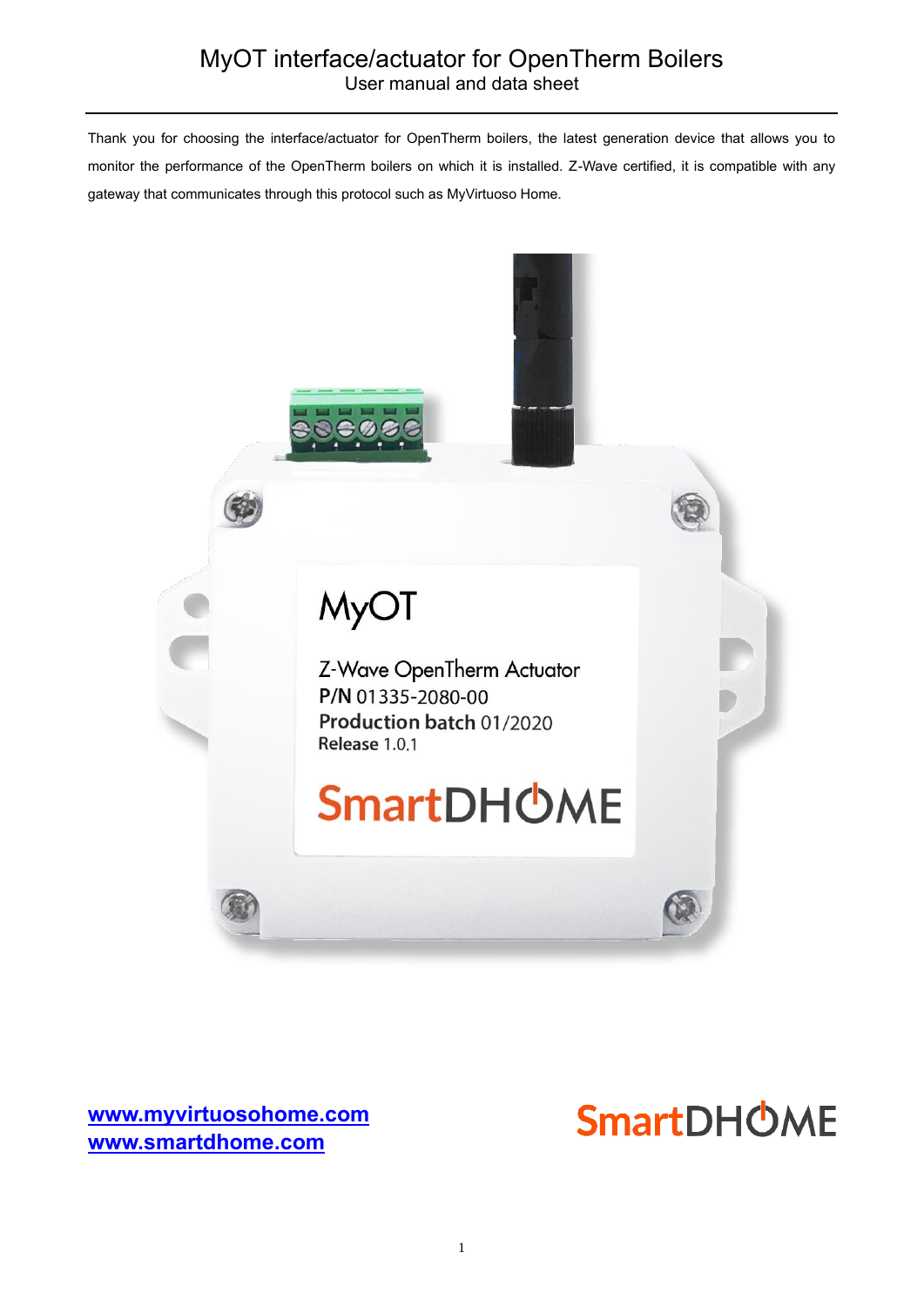### **General Safety Rules**

#### **Before using this device, certain precautions must be taken to reduce any risk of fire and/or personal injury:**

1. Read all instructions carefully and follow all precautions contained in this manual. All direct connections to the mains conductors must be made by trained and authorized technical personnel.

- 2. Pay attention to any danger indications placed on the device or contained in this manual highlighted with the symbol  $\mathbf{\triangle}$ .
- 3. Disconnect the device from the power supply or battery charger before cleaning it. For cleaning, do not use detergents but only a damp cloth.
- 4. Do not use the device in gas saturated environments.
- 5. Do not place the device near heat sources.
- 6. Use only the original EcoDHOME accessories supplied by SmartDHOME.
- 7. Do not place the connection and/or power cables under heavy objects, avoid paths near sharp or abrasive objects, prevent people from walking on them.
- 8. Keep out of reach of children.
- 9. Do not carry out any maintenance on the device but always contact the assistance network.
- 10. Contact the service network if one or more of the following conditions occur on the product and/or an accessory (supplied or optional):
	- a. If the product has come into contact with water or liquid substances.
	- b. If the product has suffered obvious damage to the container.
	- c. If the product does not provide performance conforming to its characteristics.
	- d. If the product has undergone a noticeable degradation in performance.
	- e. If the power cord is damaged.

**Note:** In one or more of these conditions, do not attempt to make any repairs or adjustments not described in this manual. Improper interventions could damage the product and force additional work to regain the desired operation.

WARNING! Any type of intervention by our technicians, which will be caused by an incorrectly performed installation or by a failure caused by the customer, will be quoted and will be charged to those who purchased the system.

### **Provision for Waste Electrical and Electronic Equipment. (Applicable in the European Union and in other European countries with the separate collection system).**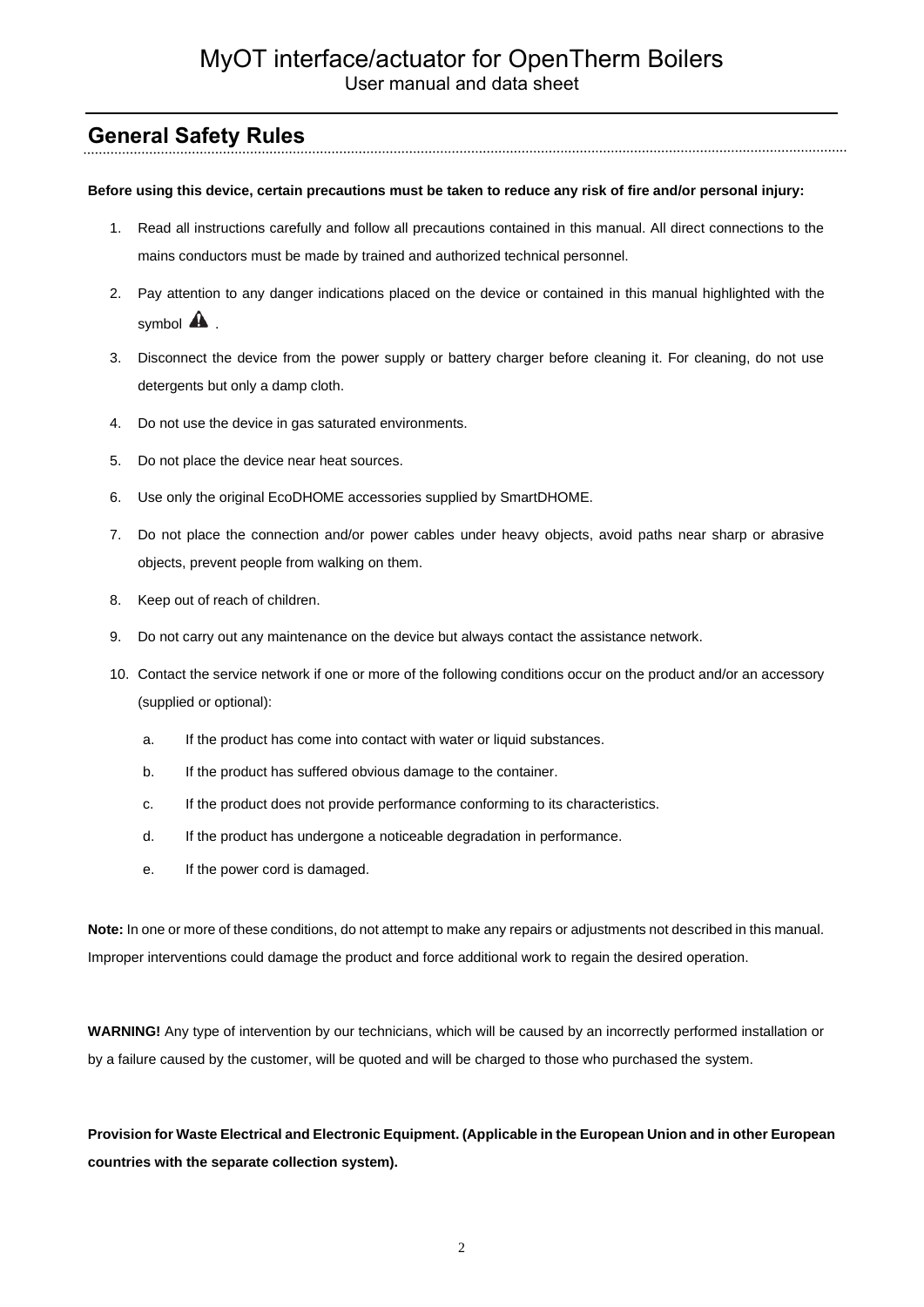

This symbol found on the product or its packaging indicates that this product must not be treated as common household waste. All products marked with this symbol must be disposed of through appropriate collection centers. Improper disposal could have negative consequences for the environment and for the safety of human health. Recycling of materials helps to conserve natural resources. For more information, contact the Civic Office in your

area, the waste collection service or the center where you purchased the product.

### **Disclaimer**

SmartDHOME Srl cannot guarantee that the information regarding the technical characteristics of the devices in this document are correct. The product and its accessories are subject to constant checks aimed at improving them through careful research and development analyses. We reserve the right to modify components, accessories, technical data sheets and related product documentation at any time, without notice.

On the website [www.myvirtuosohome.com](http://www.myvirtuosohome.com/) the documentation will always be updated.

### **Intended use**

This device has been designed for the monitoring of OpenTherm boiler. Should it be improperly used and/or modifications not authorized by our technical department, the company reserves the right to cancel the two-year warranty and provide assistance upon payment of the service.

### **Description**

The MyOT interface/actuator for OpenTherm boilers is a fundamental tool for achieving the objectives of Predictive Maintenance, Adaptive Energy Management, qualitative data analysis and remote programming of parameters for proper operation of the systems. It has communication capabilities both through a Sigfox M2M network, through a gateway equipped with a transceiver with Z-Wave protocol, and through Wi-Fi. Through these protocols it will be possible to send the information received to a big data management cloud system to evaluate, through a Predictive Maintenance process, the implementation of automatic customer support processes.

### **Features**

- **Code:** 01335-2080-00
- **Z-Wave protocol:** Series 500
- **Supported Protocol:** OpenTherm
- **Power Supply:** 5 Vdc
- **Radio signal power:** 1mW
- **Radio frequency:** 868.4 MHz EU, 908.4 MHz US, 921.4 MHz ANZ, 869.2 MHz RU.
- **Range:** Up to 30 meters in open field.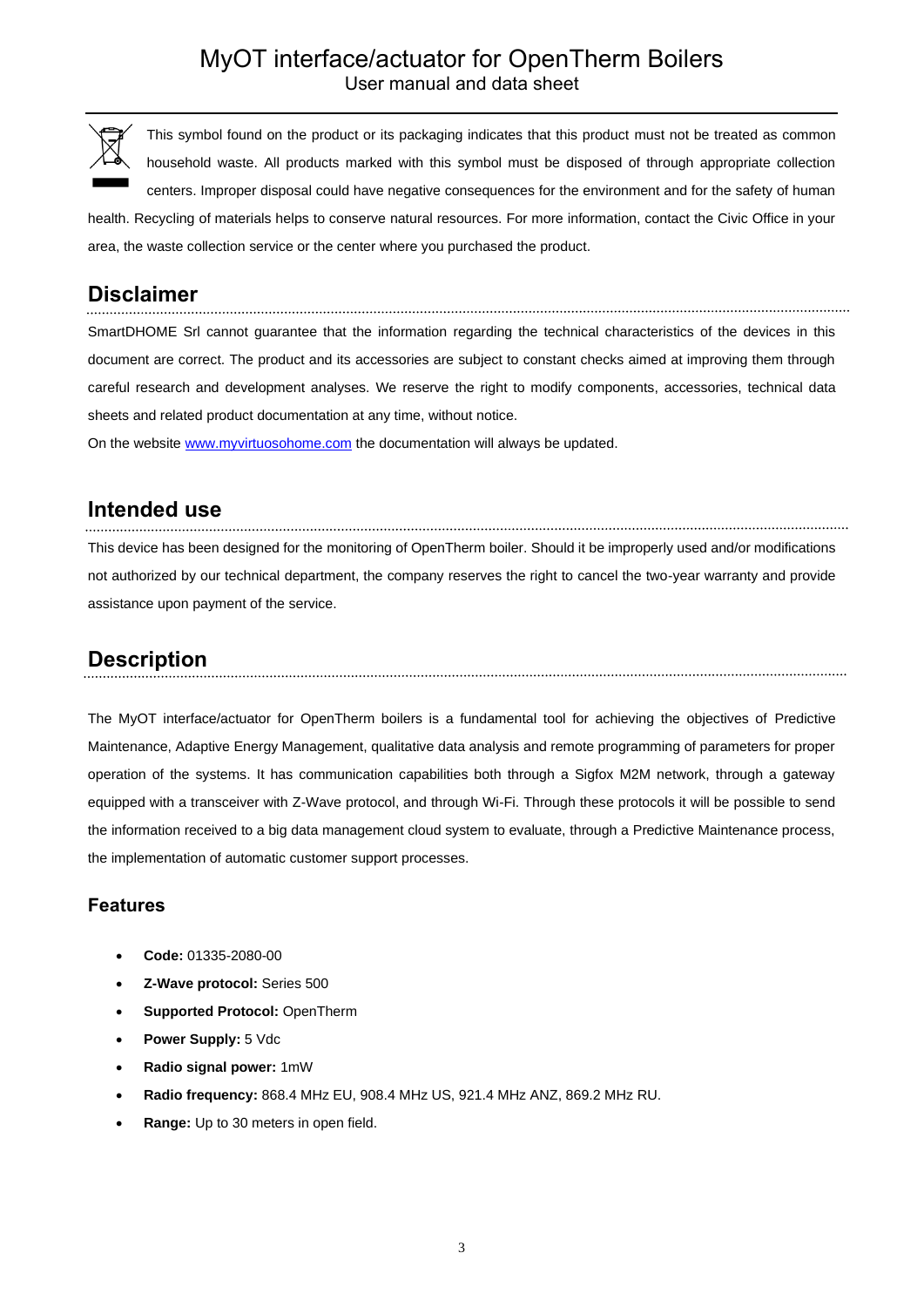# **The parts of the MyOT interface/actuator for OpenTherm boilers**



**Functions Button:** see Wi-Fi configuration and Z-Wave configuration sections.

**Reset Button:** reboot the device.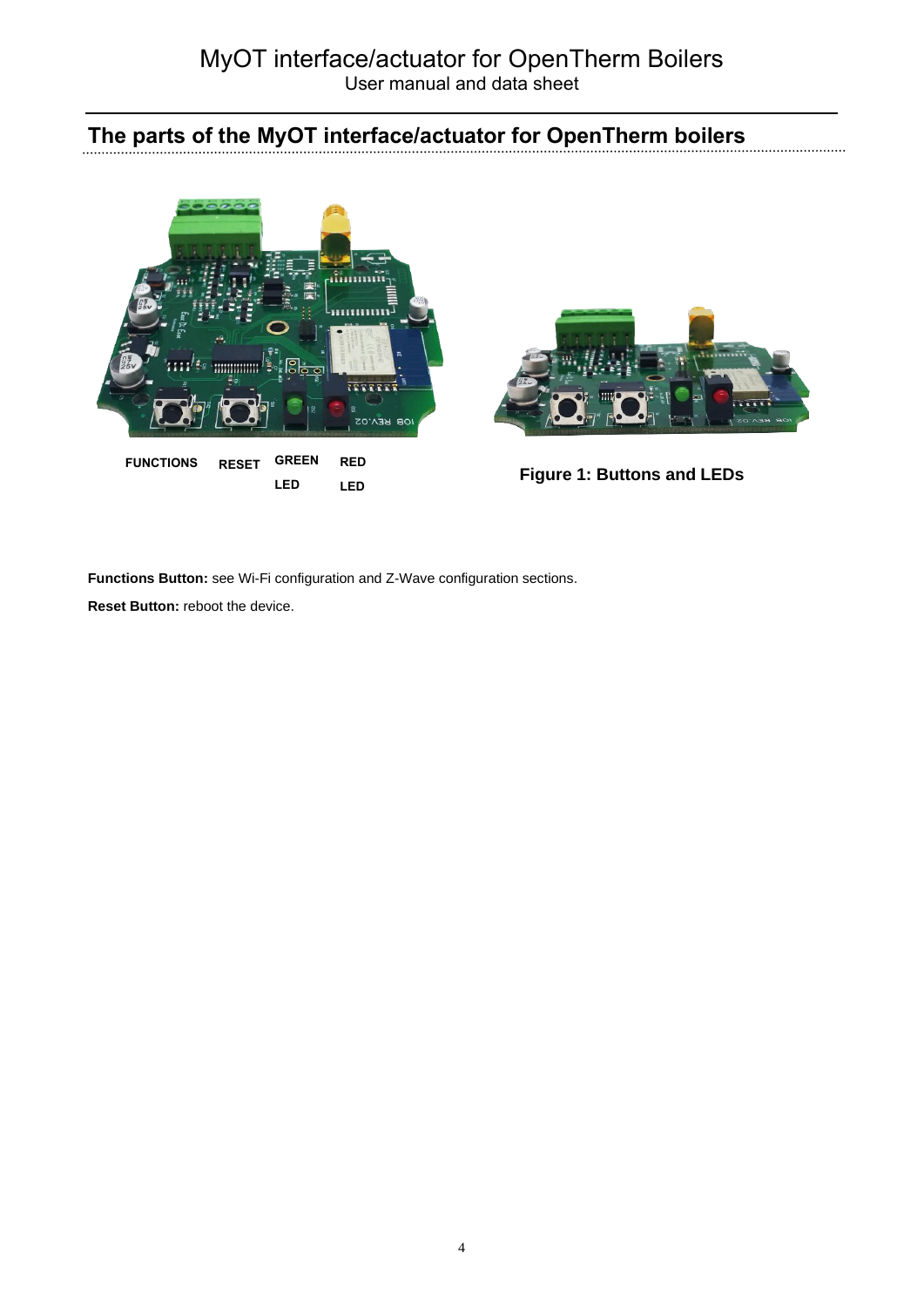### **Device Connections**

To operate the device, you have to understand the utility of the green connector (see Tab. 1).





 **Figure 2: Aerial and green connector.**

### **Tab. 1: green connector**

| Z-WAVE<br><b>AERIAL</b> |           |           |            |            |            |       |
|-------------------------|-----------|-----------|------------|------------|------------|-------|
|                         | OpenTherm | OpenTherm | OpenTherm  | OpenTherm  | <b>GND</b> | $+5V$ |
|                         | boiler    | boiler    | thermostat | thermostat | (−`        | (+    |

Here are some tips:

- 1. The OpenTherm connection for both the boiler and the chronothermostat has no polarization.
- 2. Pay close attention to the 5V power supply connection respecting the + and as in table 1.

## **Warning LEDs**

The IoB device has two signaling LEDs, one green and one red.

The green LED signals the status of the OpenTherm connection to the chronothermostat:

|                                             | The MyOT device is connected with the OpenTherm   |  |  |
|---------------------------------------------|---------------------------------------------------|--|--|
| 1 flashing every 3 seconds                  | Thermostat.                                       |  |  |
|                                             | MyOT works as if it were connected to a           |  |  |
| 2 flashing every 3 seconds                  | chronothermostat with ON/OFF contact (traditional |  |  |
|                                             | system).                                          |  |  |
|                                             | MyOT in ON/OFF chronothermostat mode with heating |  |  |
| LED on and with 2 shutdowns every 3 seconds | request in progress.                              |  |  |

The flashing red LED indicates anomalies: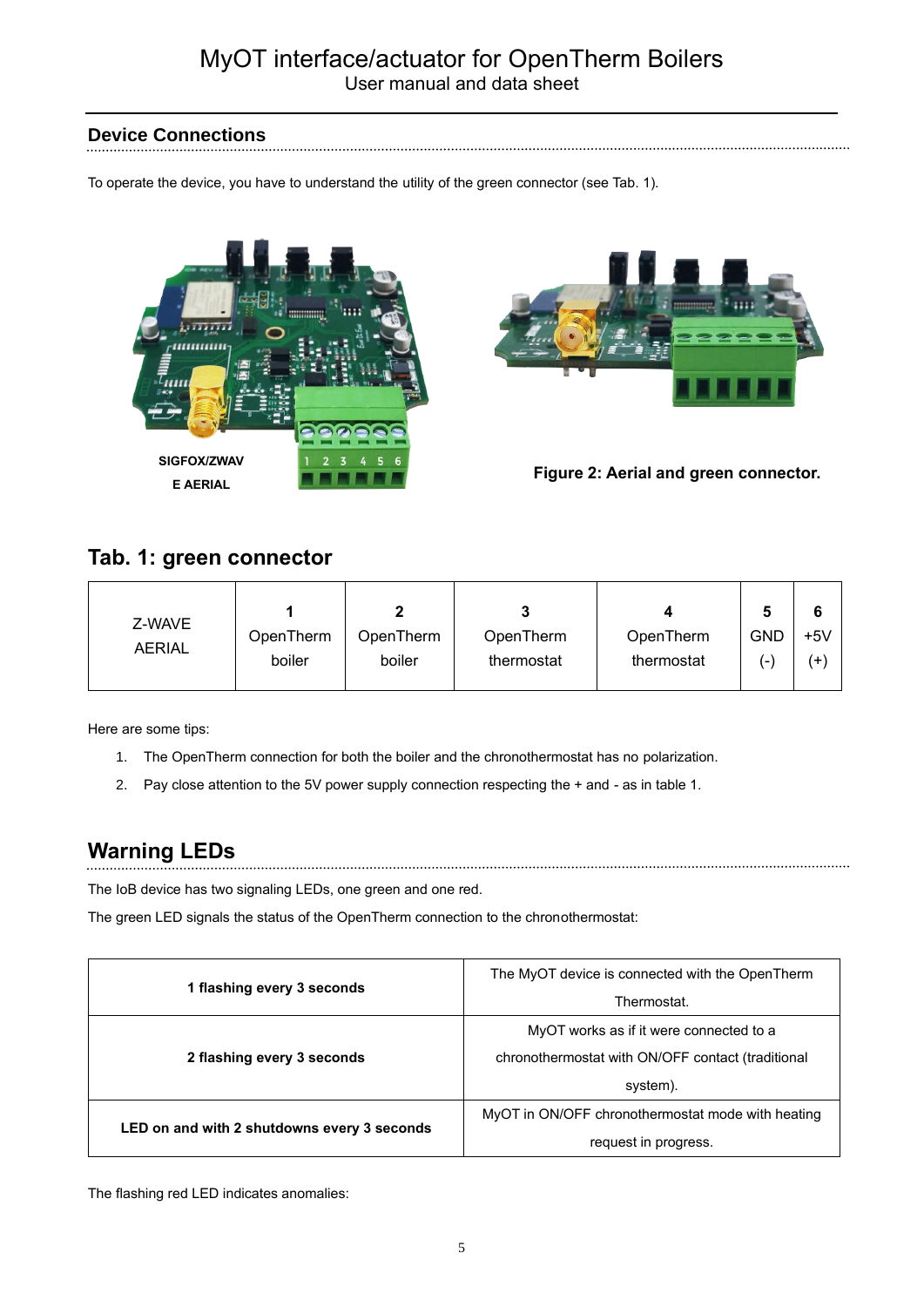| 2 flashes + pause | No communication on the OpenTherm bus.             |
|-------------------|----------------------------------------------------|
| 5 flashes + pause | No Wi-Fi connection and/or Internet communication. |

The error report on Wi-Fi can concern both a lack of connection to the local network and a failure to connect to the SmartDHOME server (lack of Internet, server temporarily unreachable, etc.).

# **Wi-Fi Configuration**

**ATTENTION!** Although the device has multiple communication modes, they cannot be configured at the same time. Before configuring the device, it is advisable to carefully choose the type of communication desired.

**ATTENTION!** To use the application, it is necessary to purchase a paid package of the IoB portal. Please contact the sales representative or the company by sending an email to [info@smartdhome.com.](mailto:info@smartdhome.com)

# **WI-FI Configuration using application (recommended)**

For correct device configuration, you need to download and install the IoB application on your smartphone. Then set the MyOT in programming mode by turning on the device and pressing the *function* key for about 3 seconds. When the button



is released, the device will enter configuration, signaling the status with alternating flashing of the LEDs (red and green). This will create the "IoB" Wi-Fi to which you will need to connect to proceed with the configuration

At this point it is necessary to open the application installed at the beginning. Once entered, press Set the *Remote Server/ Wi-FI* on the Home screen (see image on the left) and click on continue in the pop-up that will appear.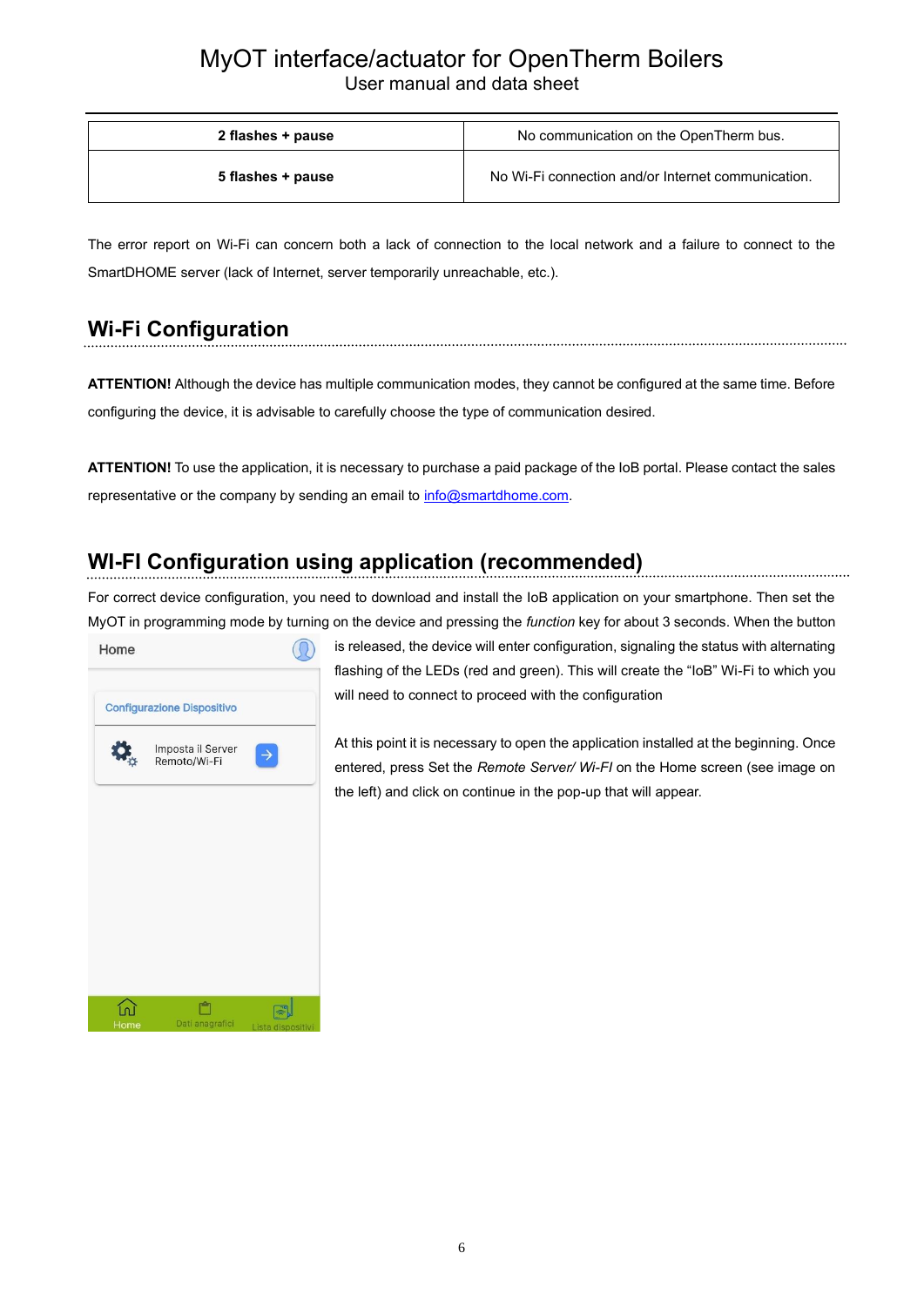| Configurazione Dispositivo                                  | <b>CHIUDI</b> |  |  |
|-------------------------------------------------------------|---------------|--|--|
| Server remoto                                               | Wi-Fi         |  |  |
| Seleziona un Wi-Fi dalla lista ed<br>inserisci la password: |               |  |  |
|                                                             |               |  |  |
| SSID                                                        |               |  |  |
| Password:                                                   |               |  |  |
| <b>SALVA</b>                                                |               |  |  |
|                                                             |               |  |  |
|                                                             |               |  |  |

On the page that opens, move to the Wi-Fi section (see image).

Then press the key  $\nabla$  to view the list of Wi-Fi detected by the device. Select the correct one, enter the password and press *SAVE*. If the Wi-Fi is not present or visible, press the reload button in the list.

The operation was successful, a successful configuration message will be visible at the bottom of the screen.

To end the process press the *Close* button at the top right. The LEDs on the MyOT device will stop flashing alternately.

At the end of the programming procedure, the device will be operational again with the new configuration. In case of missing programming, or to cancel it, press the *RESET* key and the device will restart.

# **Wi-Fi configuration without application (not recommended)**

**WARNING!** Any type of intervention by our technicians, which will be caused by an incorrectly performed installation or by a failure caused by the customer, will be quoted and will be charged to those who purchased the system.

If you have good experience with this type of device, you can configure MyOT without using the application:

- 1. Switch on the device.
- 2. Press the *FUNCTIONS* button for 3 seconds.
- 3. Release the button and verify that the device is in configuration mode. The LEDs will flash alternately (red and green).
- 4. Connect your smartphone at the Wi-Fi network with SSID IoB (no password).
- 5. Once the connection has been established, open the navigation application and enter the following link and press enter:

<http://192.168.4.1/sethost?host=iobgw.contactproready.it&port=9577>

A white screen with the inscription OK will be displayed.

6. Open the browser and enter the following second link:

<http://192.168.4.1/setwifi?ssid=nomerete&pwd=passwordwifi> Insert instead of *nomerete* the SSID of the network you want to connect to. Enter instead of *passwordwifi* the

Key of the Wi-Fi chosen.

A white screen with the inscription OK will be displayed.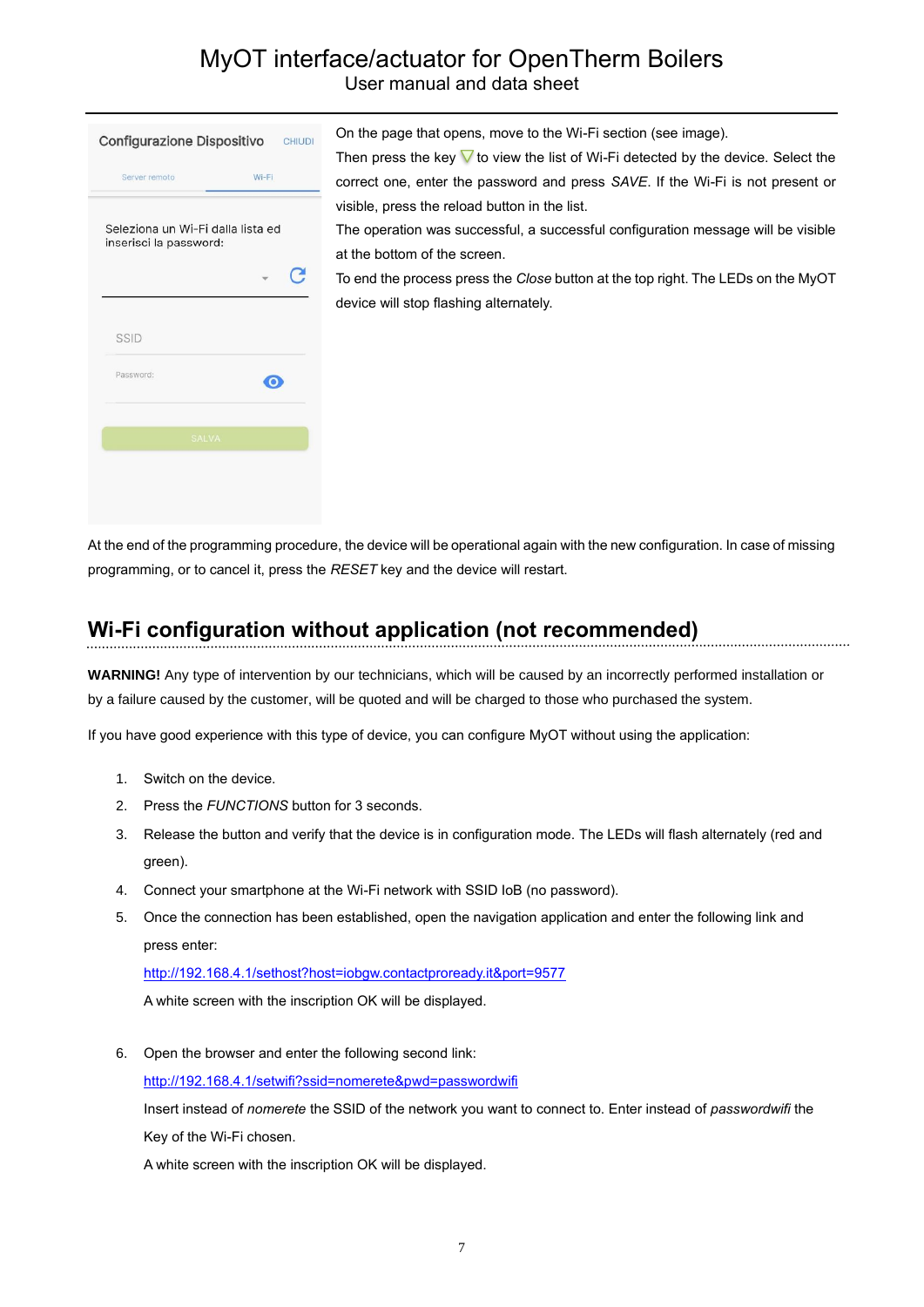7. Open the browser and enter the following third link: <http://192.168.4.1/exit> A white screen with the inscription EXIT will be displayed.

# **Z-Wave Configuration**

**WARNING!** Although the device has multiple communication modes, they cannot be configured at the same time. Before configuring the device, it is advisable to carefully choose the type of communication desired.

#### **Inclusion/Exclusion in a Z-Wave network**

If you have the Z-Wave version, you can include or exclude the MyOT device in a Z-Wave network. To do this, first of all consult the manual of your gateway to learn how to include and exclude devices. After that it is possible to include/exclude the MyOT device by pressing the *function* button for 8 seconds.

## **Data Mapping**

MyOT device supports the following command class:

- COMMAND\_CLASS\_ASSOCIATION
- COMMAND\_CLASS\_ASSOCIATION\_GRP\_INFO
- COMMAND\_CLASS\_BASIC
- COMMAND\_CLASS\_SWITCH\_BINARY
- COMMAND\_CLASS\_THERMOSTAT\_SETPOINT
- COMMAND\_CLASS\_SENSOR\_MULTILEVEL
- COMMAND\_CLASS\_METER
- COMMAND\_CLASS\_FIRMWARE\_UPDATE\_MD\_V2
- COMMAND\_CLASS\_SECURITY

These are described in the following sections.

# **COMMAND\_CLASS\_BASIC**

This class can be used to switch the boiler on/off (or to know its current status). However, it must be specified that the selfreport of this CC has not been implemented. It is therefore recommended to use the CC COMMAND\_CLASS\_SWITCH\_BINARY.

# **COMMAND\_CLASS\_SWITCH\_BINARY**

This CC can be used to switch the boiler on/off (or to know its current status). Furthermore, if, due to an external cause, the boiler switches on/off independently, an auto-report is activated at node 1 of the network.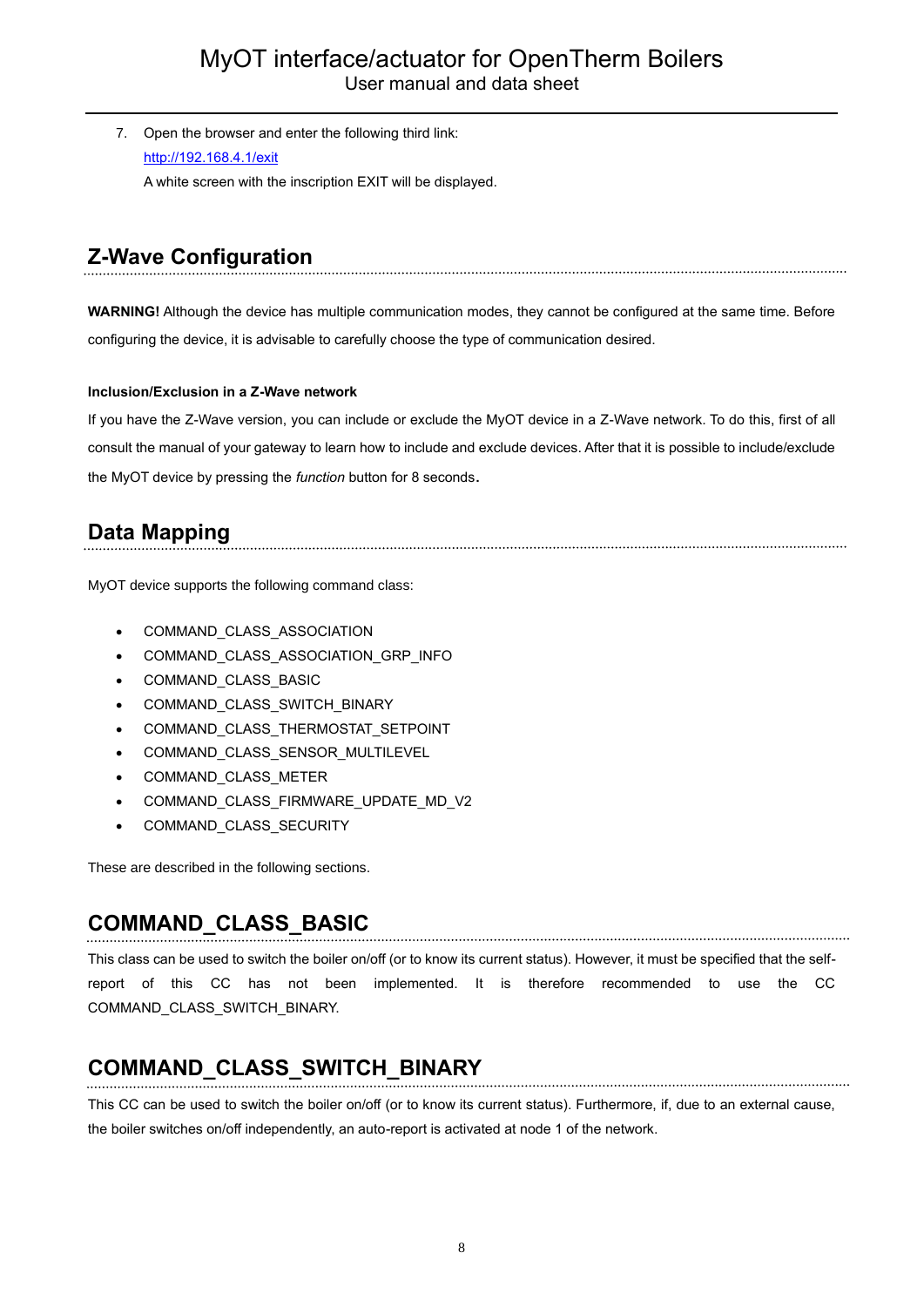# **COMMAND\_CLASS\_THERMOSTAT\_SETPOINT**

This CC can be used to manage the boiler setpoints.

**N.B.** The maximum and minimum value of the setpoints are displayed with the COMMAND\_CLASS\_CONFIGURATION. This was done to support a non-exclusion/inclusion boiler hot swap. It is also important to know that setting the heating setpoint to 0 is equivalent to setting it to the maximum reported by the boiler. Otherwise, setting the DHW setpoint to 0 is equivalent to setting it to 40 ° C. The map between the 'mode' and the setpoint is as follows, while the unit of each measurement is correctly communicated in the command class report message.

| Mode (dec) | <b>Measure</b>   |
|------------|------------------|
|            | Heating setpoint |
| 13         | DHW setpoint     |

# **COMMAND\_CLASS\_SENSOR\_MULTILEVEL**

This CC provides a series of measurements which are obtained from the boiler.

Below is the mapping between the "sensor type" and the "supplied measurement". The unit of each measure is communicated as specified in the CC report message.

| Sensor type (dec) | <b>Measure</b>            |  |
|-------------------|---------------------------|--|
| 9                 | Heating circuit pressure  |  |
| 19                | <b>Total ACS</b>          |  |
| 23                | Return water temperature  |  |
| 56                | <b>ACS Flow</b>           |  |
| 61                | Boiler heating modulation |  |
| 62                | Boiler water temperature  |  |
| 63                | <b>DHW Temperature</b>    |  |
| 65                | Exhaust fumes temperature |  |

# **COMMAND\_CLASS\_CONFIGURATION**

This CC provides a series of measurements which are obtained from the boiler. Below is the mapping between the "Parameter number" and the supplied "Parameter".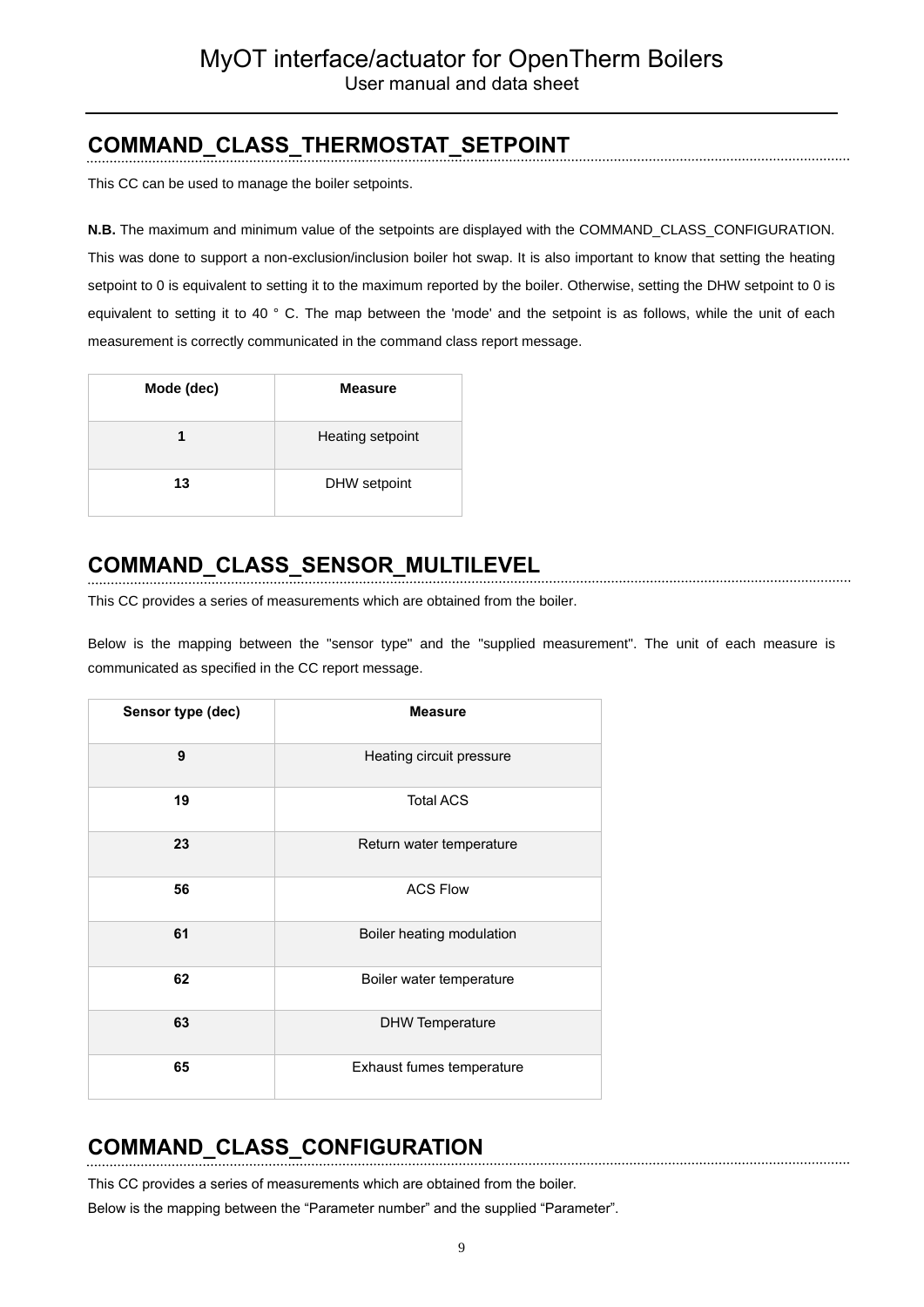| <b>Parameter</b><br>number (dec) | <b>Parameter</b>                     | <b>Bytes</b>   | Mode (Read/<br>Write)                                                                                     | Sign      |
|----------------------------------|--------------------------------------|----------------|-----------------------------------------------------------------------------------------------------------|-----------|
| 90                               | <b>ID LSB</b>                        | $\overline{4}$ | $\mathsf{L}$                                                                                              | No        |
| 91                               | Version                              | $\overline{2}$ | $\mathsf L$                                                                                               | No        |
| 94                               | <b>ID HSB</b>                        | $\overline{4}$ | $\mathsf{L}% _{0}\left( \mathsf{L}_{0}\right) ^{\ast}=\mathsf{L}_{0}\left( \mathsf{L}_{0}\right) ^{\ast}$ | <b>No</b> |
| 95                               | Report rate (minutes, 0: continuous) | $\overline{4}$ | $\mathsf L$                                                                                               | No        |
| $\overline{1}$                   | Max setpoint of the boiler           | $\overline{2}$ | $\mathsf L$                                                                                               | <b>No</b> |
| $\overline{2}$                   | Min boiler setpoint                  | $\overline{2}$ | $\mathsf L$                                                                                               | No        |
| $\overline{3}$                   | Setpoint Max ACS                     | $\overline{2}$ | $\mathsf{L}% _{0}\left( \mathsf{L}_{0}\right) ^{\ast}=\mathsf{L}_{0}\left( \mathsf{L}_{0}\right) ^{\ast}$ | No        |
| $\overline{\mathbf{4}}$          | Setpoint Min ACS                     | $\overline{2}$ | $\mathsf L$                                                                                               | No        |
| 30                               | Summer mode (0: no 1: yes)           | $\mathbf{1}$   | L/S                                                                                                       | No        |
| 31                               | Enabling ACS (0: no 1: yes)          | $\mathbf{1}$   | L/S                                                                                                       | No        |
| 10                               | Error flag if present (0 otherwise)  | $\overline{2}$ | $\mathsf L$                                                                                               | No        |
| 11                               | Error code if present (0 otherwise)  | $\overline{2}$ | $\overline{L}$                                                                                            | No        |

# **COMMAND\_CLASS\_SECURITY**

MyOT device supports unauthenticated S0 and S2 security.

### **Warranty and customer support**

Visit our website at the link: http://www.ecodhome.com/acquista/garanzia-eriparazioni.html

If you encounter technical problems or malfunctions, visit the site:

**<http://helpdesk.smartdhome.com/users/register.aspx>**

After a short registration you can open a ticket online, also attaching images. One of our technicians will answer you as soon as possible.